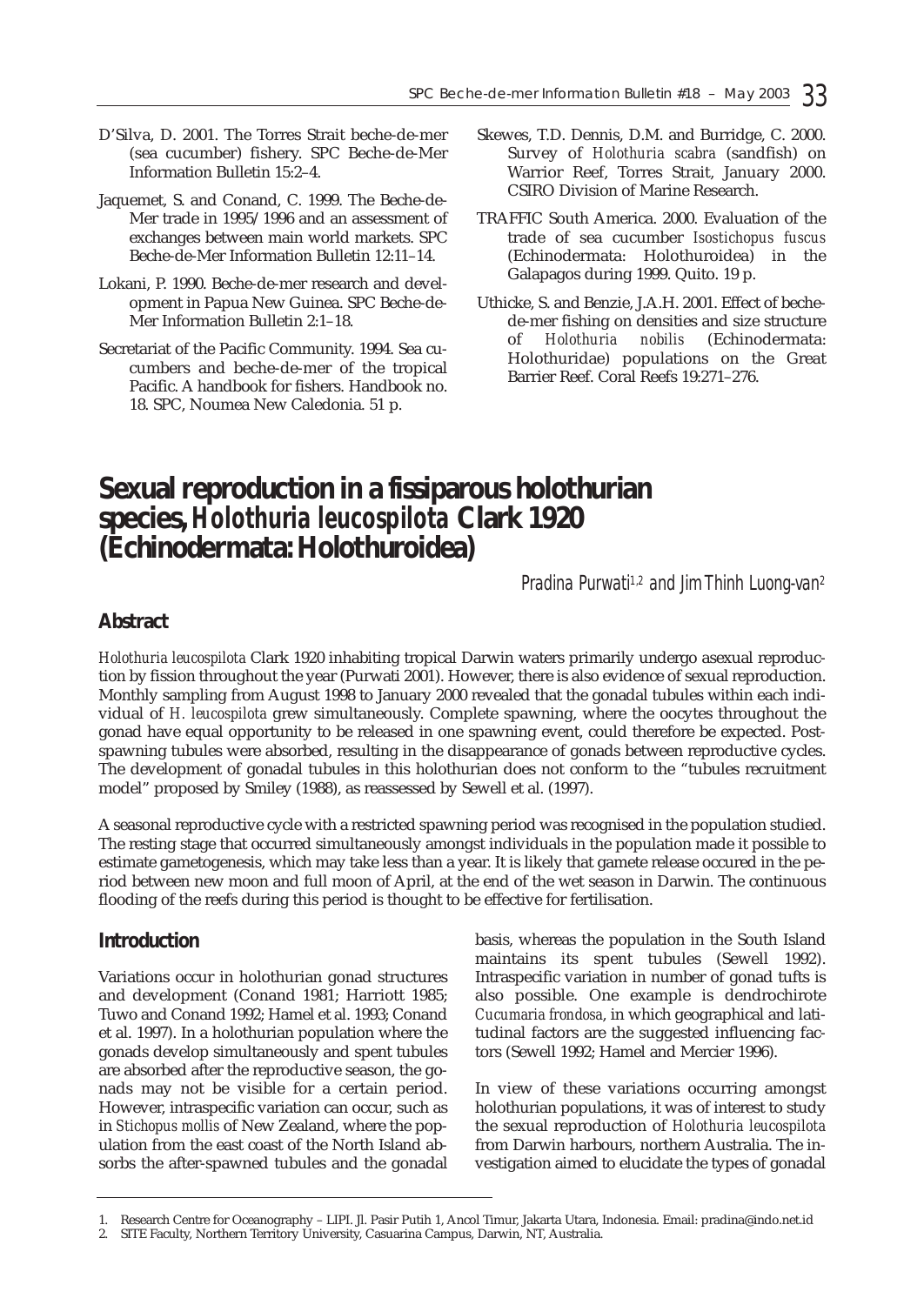tubule recruitment, and synchrony and seasonality of gonad development over the population. *H. leucospilota* has been observed to reproduce asexually by fission throughout the year (Purwati 2001; Conand et al. 1997) and this fission may influence the sexual reproductive activities.

### **Materials and methods**

Individuals of *H. leucospilota* were collected from East Point reef, Darwin, northern Australia (12°24.20'S and 130°49.20'E). The population occupied an area of approximately 500 x 700 m with a relatively low density  $(0.077-0.29$  individuals  $m<sup>2</sup>$ ) and was composed of small animals, mostly less than 350 g in fresh body weight.

Tubule fractions of 170 gonads in total, sampled from individuals weighing 200 g or more in fresh body weight, were examined. This size was determined after a preliminary study revealed that individuals weighing at least 200 g in fresh condition carried gonads. Collections were conducted once every month from August 1998 to January 2000, except in April 1999 when sampling was carried out twice (15 and 29 April). Sample size ranged from 5 to 18 individuals per month, the inconsistency being due to the conservation policy practised on the study sites.

A small incision was made on the antero-dorsal integument of each individual to remove fractions of gonadal tubules from the body cavities. This was made on the site and the dissected bodies were returned to the reef. Chao et al. 1994 utilised this method and reported that the scar on the dorsal part of *Holothuria atra* caused by incision disappeared within six months. During our study, two individuals with scar at the point of incision were observed on the reef of East Point approximately 8–11 months after the first sampling.

ronmental conditions provided by the Bureau of Meteorology Darwin were used to identify possible clues to the factors leading to spawning.

#### **Results**

#### *Characteristics of the gonadal tubules*

Gonadal tubules of *H. leucospilota* hang freely in the body cavity from a transparent saddle-like gonadal basis located at the side of the anterior part of the intestine. A simple gonoduct emerges from the gonadal basis and ends at the gonopore, approximately 2–3 cm from the oral end. Tubules were observed to protrude from the gonadal basis in two rows. Each tubule was straight and bifurcated twice or three times, rarely exceeding four times. The dimension, colour and number of the tubules were correlated with the stages of development (Fig. 1).

Male tubules were always creamy white in colour. Female tubules were more transparent, with the interior having a granulated appearance. The female tubules became reddish-orange with the development of fecund ovaries. After spawning, the tubules deteriorated and turned brown; unspawned oocytes were likely to be reabsorbed. Of the individuals sectioned, 59 were males, 64 were females and 47 either carried unidentified gonads or had no visible gonads. The number of males was calculated to be similar to the number of females, in which *x* observed (0.2030) was smaller than *x* expected  $(3.841)$   $(d.f. +1; p = 0.05)$ .

Table 1 gives the dimensions of the ovarian tubules and oocytes at various stages. The smallest ovaries were in the early development stage. They consisted of 7 transparent tubules, less than 8 mm long and 0.01 g fresh weight. The largest ovary in fecund condition consisted of more than 14 large orange tubules weighing 81.92 g fresh weight.

Gonads collected were classified into four stages: early, growing, fecund and postspawning stage, based on morphology and histology of the gonads. Tubule fractions were prepared for microscope slides by applying 10 per cent buffered formaldehyde fixation, paraffin procedures and hematoxylen-eosin staining. A camera lucida was set up on a compound microscope to enable diagrams of the ovarian histology to be drawn. Data on the envi-

| Table 1. | Size of ovarian tubules and oocytes at different stages |
|----------|---------------------------------------------------------|
|          | of development                                          |

| Ovarian stage    | <b>Ovarian tubules</b>          |                                   | Oocyte                    |
|------------------|---------------------------------|-----------------------------------|---------------------------|
| of development   | Length                          | Diameter                          | Diameter                  |
| Early developing | $< 70$ mm                       | $< 0.9$ mm                        | $5-60$ mm                 |
| Growing          | $22 - 25$ cm                    | $<$ 2.5 mm, but<br>may reach 4 mm | $5 - 110$ mm              |
| Fecund           | 20–30 cm, may<br>reach 40-45 cm | $4-5$ mm                          | $120 - 140$ mm            |
| Post-spawning    | Varied                          | Shrinking                         | Large oocytes<br>remained |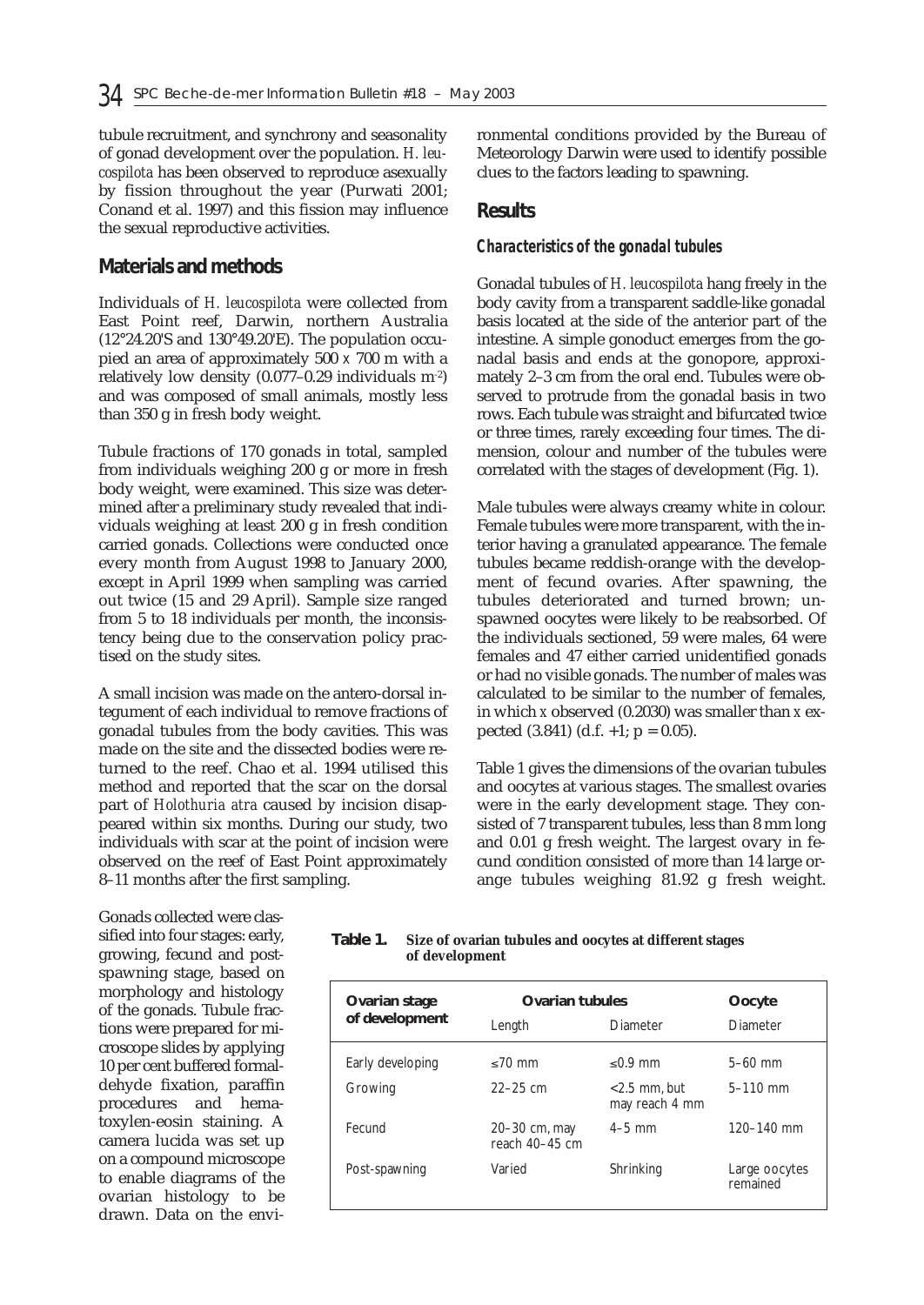Advanced ovaries were heavier as a consequence of increased gamete number and volume. Tubules protruding from the anterior part of the basis were frequently shorter but diameter, coloration and internal appearance were similar to the others.

All tubules within each individual gonad were always at the same stage of maturity. Furthermore, gonads collected in one sampling event tended to be in a similar state of maturity, indicating synchronous progression throughout the population (Fig. 2). A seasonal pattern can therefore be expected.

#### *Stage of development*

Figure 2 illustrates the pattern of development observed between August 1998 and January 2000. The early stage of development was mainly found in October–November 1998 and again in August– September 1999. Growing gonads were gathered among samples collected in December 1998– January 1999 and December 1999. From January to early April 1999 and in January 2000, collected gonads were mostly in fecund condition. In the last week of April through June 1999, post-spawning



**Figure 1.**

**Ovarian tubules of** *H. leucospilota* **under dissecting (above line) and compound microscope (below line). A: early stage; B: growing stage; C: fecund; D: post spawning. gb: gonadal base; gd: gonoduct; gt: gonadal tubules; l: lumen; o: previtellogenic oocytes; od: degenerated oocytes; op: postvitellogenic oocyte; ov: vitellogenic oocyte; t: tubule; tl: tubule lining. Scale bars in A, B, C, and D: 20, 40, 50 and 50 µm**



**Figure 2. Condition of collected gonads**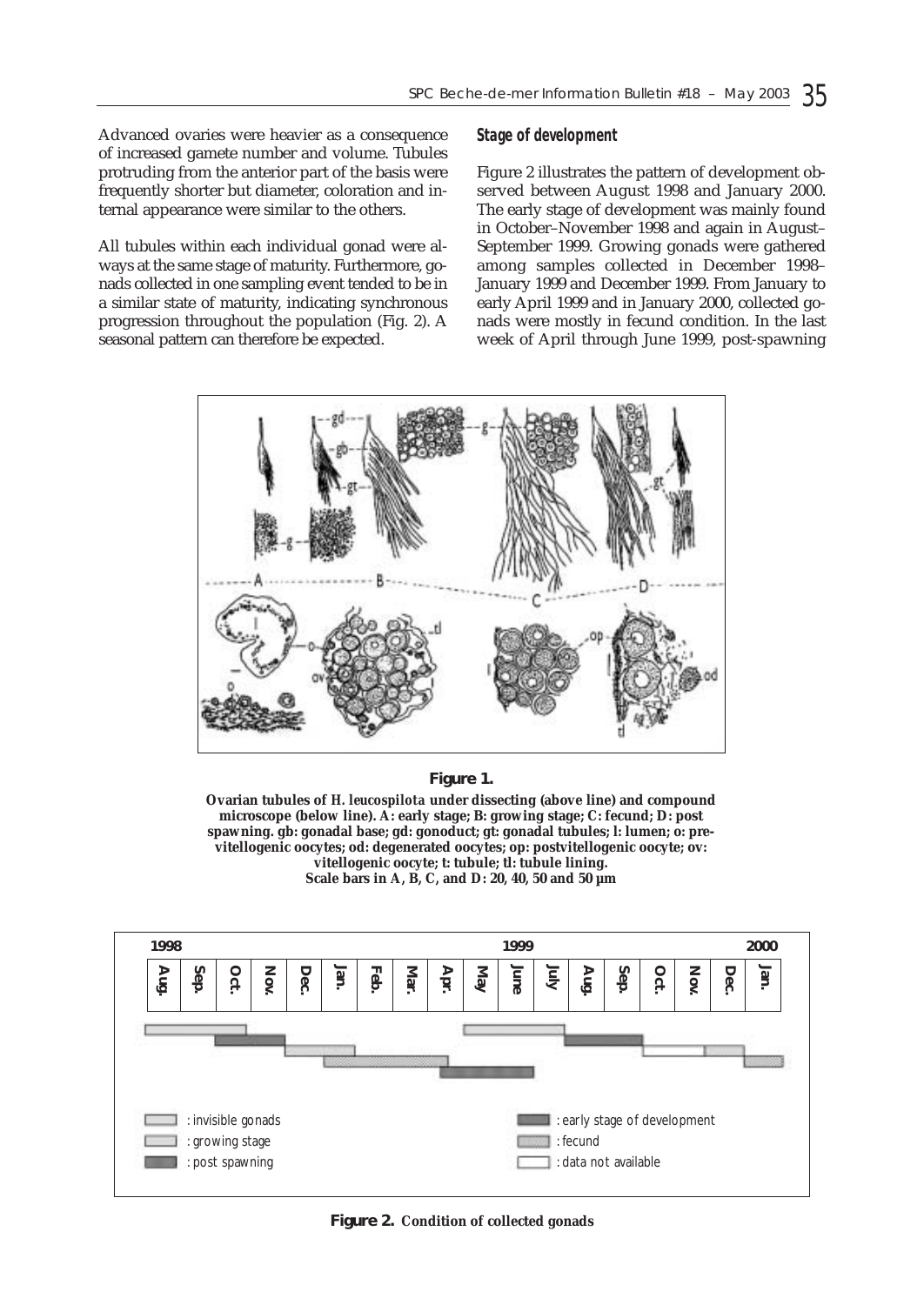gonads were common and several of them were being absorbed. A similar condition was detected in gonadal sections in August, September and October 1998.

These observations indicate that oocyte release occurred in late April. This was between new and full moon, coinciding with almost continuous flooding of the reefs. April also marked the end of the wet season and the commencement of the dry season, when mean daily bright sunshine increases steeply and precipitation gradually decreases to a minimum (BOM data, in Purwati 2001).

#### **Discussion**

#### *Development of gonadal tubules*

Individuals of *H. leucospilota* at East Point as well as those from tropical southern Taiwan (Chao et al. 1995) and Vietnam (Nguyen and Britayev 1992), and subtropical Heron reef (Franklin 1980), Hong Kong (OngChe 1990) and La Réunion (Conand et al. 1997), possess a single tuft of gonadal tubules. Intraspecific variations such as those reported in dendrochirote *Cucumaria frondosa* (Hamel and Mercier 1996) due to influences of geographic position and latitudinal difference are unlikely to occur for *H. leucospilota*.

Gonadal tubules of each individual studied developed simultaneously and became fecund at the same period, similar to the same species at subtropical Heron Island (Franklin 1980) and Hong Kong (OngChe 1990). Therefore, growth of new tubules in each reproductive cycle can be expected. Species that have been reported to maintain their after-spawn tubules are *Psolus fabricii* (Hamel et al. 1993) and *Stichopus chloronotus* (Franklin 1980).

The gonadal tubule development observed in *H. leucospilota* did not follow the recruitment model proposed by Smiley (1988) and re-evaluated by Sewell et al. (1997) for other species. Instead of having three groups of tubules that develop subsequently, *H. leucospilota* has only one cohort of tubules that grow concurrently.

The reabsorbtion of gonads in spawned individuals also made this species different to the "tubule recruitment model". Rather than the gonads being present throughout the year as in the model, there was a period on each reproductive cycle in which they were absent. Furthermore, in the model each group of tubules takes more than one year to reach fecundity, while *H. leucospilota* required less than one year. Instead, the pattern of the studied population showed similarities with three species evaluated by Ramofafia and Byrne (2001).

#### *Reproductive cycle*

The population of *H. leucospilota* inhabiting tropical Darwin waters exhibited a seasonally reproductive pattern, with a restricted spawning period of only about two weeks. Developing gonads were estimated to reach maturity in less than one year, inclusive of a 1–2 months resting period between cycles. The reproductive periods of most dendrochirote and aspidochirote species tend to be longer for tropical species. *H. leucospilota* in tropical Darwin harbour did not appear to follow this tropical reproductive pattern. Observations in mid March 2001 at East Point reef revealed three anterior males (A individuals) resulting from fission (see stages in Conand et al. 1997) having fecund testicular tubules. This was an indication of the period of maximum sexual reproductive activity, and spawning was expected to occur shortly after. Spawning was estimated to occur around the last two weeks of April, between new and full moon, when rainfall was at a minimum and the reef was flooded during most of the day. Both the strict period of spawning and the long period of time during which the reef was flooded are factors possibly leading to increased chances of oocytes making contact with sperm. In addition, warmer waters due to the dry season following the period of breeding would facilitate larval development.

In comparison, the same species from tropical southern Taiwan breeds every summer (Chao et al. 1995). In subtropical Heron Island, *H. leucospilota* showed a long spawning season from November to March (Franklin 1980). This period was much longer than the suggested maximum period of two weeks in the investigated population. In the northern hemisphere, in Hong Kong (OngChe 1990) gonads of *H. leucospilota* do not develop synchronously, and the gonad index analysis has been applied to estimate the spawning season to be from August to September. This also occurs in a population from tropical southern Vietnam, which exhibited two peaks, the summer spawning (June– August) being not as intensive and synchronised as the spring spawning (February–March) (Nguyen and Britayev 1992).

Interannual variation in the spawning period probably occurs in the population investigated. This may be caused by variations in environmental conditions. Changes in environmental factors may be responsible for interannual variation in various ways. Stimulation of spawning may involve more than one environmental factor (Conand 1993; Hamel and Mercier 1995). Spawning in *Aslia levefrei* is stimulated by high temperature and light intensity, and in *Holothuria scabra* by changes of salinity (OngChe 1985, Krishnaswamy and Krisnan 1967). In *Holothu-*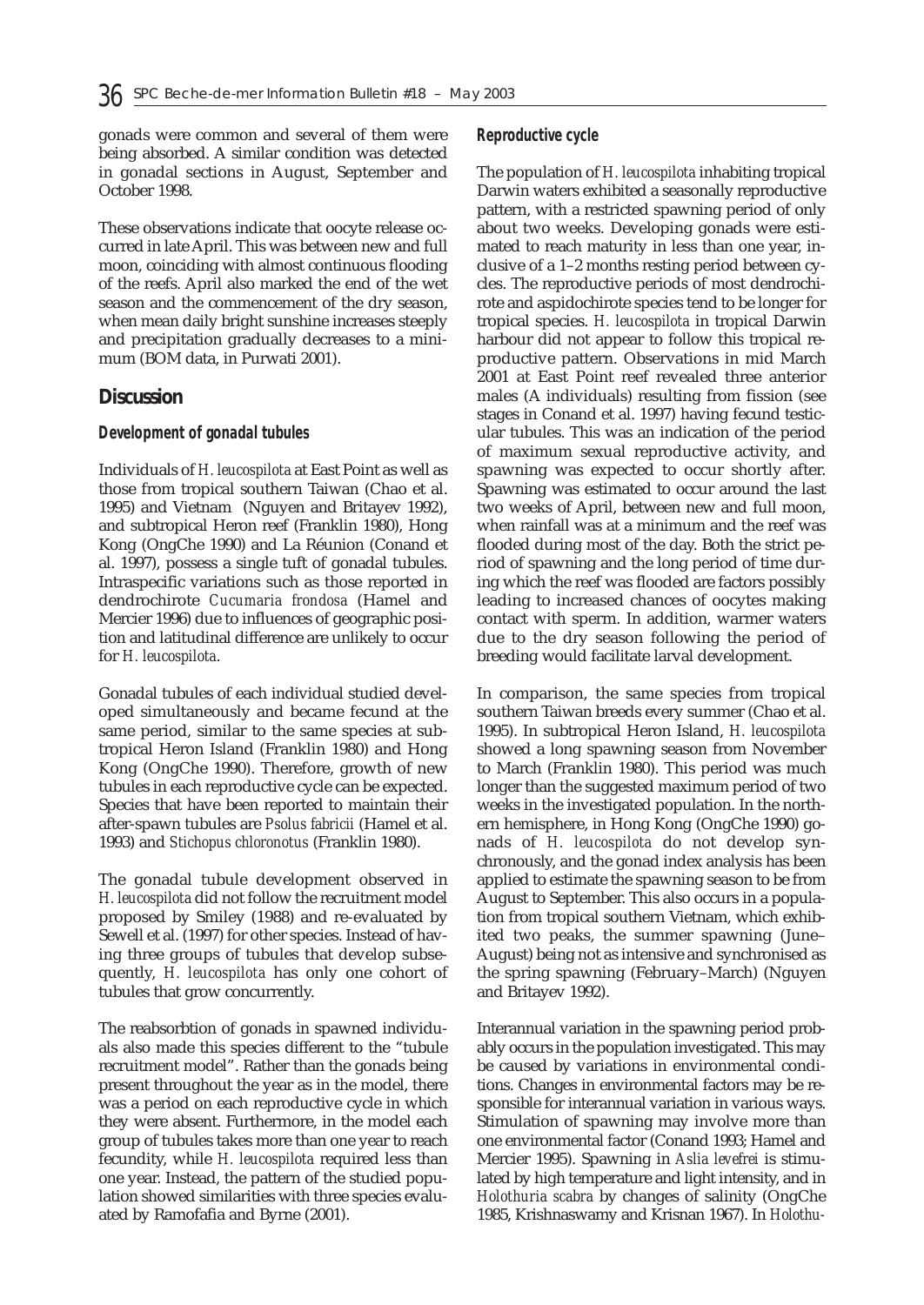*ria pulla* and *H. coluber*, temperature, monsoon, lunar cycle and chemicals produced by males and females are suggested to be important factors for spawning (Bantula-Batoy et al. 1998).

#### *The importance of sexual reproduction on population*

Relative importance of sexual reproduction has been questioned in holothurian populations with intensive fission activity. During the 18-month study, juveniles were hardly found among the fissiparous populations of *H. leucospilota*. This suggests that, unless the larvae were washed away, recruitment from sexual reproduction on the habitat may have been unsuccessful. Considering the lack of juveniles on the reef, well developed gonads in individuals of *H. leucospilota* are probably not a guarantee of recruitment from sexual reproduction.

Maturation of gonads in the *H. leucospilota* of East Point took place during a period of intensive asexual reproduction, which occurred from January to April (Purwati 2001). Furthermore, fission seemed to occur regardless of the maturity stage of the individuals, as anterior individuals having fecund testes were observed dividing. It is possible that fission is more significant in population maintenance of *H. leucospilota* of Darwin waters than sexual reproduction. This raises the question: Does intensive fission prevent recruitment following sexual reproduction, or does failure of sexual recruitment generate intensive fission activity?

## **Acknowledgements**

The work reported in this paper formed part of the MSc thesis of the first author. We wish to acknowledge AusAID for its financial support for the research. We would like to express our gratitude to Dr Michael Guinea for excellent scientific suggestions and encouragement. Thanks are addressed to Ms Grey Coupland and Ms Zeehan Jafar for their assistance during the final editing.

### **References**

- Banluta-Batoy, C., Alino, P.M. and Pocsidio, G.N. 1998. Reproductive development of *Holothuria pulla* and *Holothuria coluber* (Holothuroidea: Echinodermata) in Pamilacan Island, Central Philippines. Asian Fisheries Science 11:169– 176.
- Chao, S.-M., Chen, C.-P. and Alexander, P.S. 1994. Reproduction and growth of *Holothuria atra* (Echinodermata: Holthuroidea) at two contrasting sites in Southern Taiwan. Marine Biology 119:565–570.
- Chao, S.-M., Chen, C.-P. and Alexander, P.S. 1995. Reproductive cycle of tropical sea cucumbers

(Echinodermata: Holothuroidea) in Southern Taiwan. Marine Biology 122: 289–259.

- Conand, C. 1981. Sexual cycle of three commercially important holothurian species (Echinodermata) from the Lagoon of New Caledonia. Bulletin of Marine Science 31(3):523–543.
- Conand, C. 1993. Reproductive biology of the holothurians from the major communities of the New Caledonian Lagoon. Marine Biology 116:439–450.
- Conand, C., Morel, C. and Mussard, R. 1997. A new case of asexual reproduction in holothurians: Fission in *Holothuria leucospilota* populations on Reunion island in the Indian Ocean. SPC. Beche-de-mer Information Bulletin 9:5–11.
- Franklin, S.E. 1980. The reproductive biology and some aspects of the population ecology of the holothurians *Holothuria leucospilota* (Brandt) and *Stichopus chloronatus* (Brandt). PhD thesis, University of Sydney.
- Hamel, J.-F., Himmelman, J.H. and Dufresne, L. 1993. Gametogenesis and spawning of the sea cucumber *Psolus fabricii* (Buben and Koren). Biology Bulletin 184:125–143.
- Hamel, J.-F. and Mercier, A. 1995. Spawning of the sea cucumber *Cucumaria frondosa* in the St. Lawrence Estuary, eastern Canada. SPC Beche-de-mer Information Bulletin 7:12–18.
- Hamel, J.-F. and Mercier, A. 1996. Studies on the reproductive biology of the Atlantic sea cucumber *Cucumaria frondosa*. SPC Beche-de-mer Information Bulletin 8:22–33.
- Harriott, V.J. 1985. Reproductive biology of three congeneric sea cucumber species, *Holothuria atra, H, impatiens, H, edulis*, at Heron Reef, Great Barrier Reef. Australian Journal of Marine and Freshwater Research 36:51–57.
- Krishnaswamy S. and Krishnan S. 1967. A report on the reproductive cycle of the holothurian *Holothuria scabra* Jaeger. Current Science 36:155–156.
- Nguyen, V.N. and Britayev, T.A. 1992. Reproductive cycle of the tropical holothurian *Holothuria leucospilota* in Nha Trang bay (Southern Vietnam). Biologiya Morya 5–6: 70–77.
- OngChe, R.G. 1985. Reproductive periodicity of *Holothuria scabra* Jaeger at Calatagan, Batangas, Philippines. Asian Marine Biology 2:21–30.
- OngChe, R.G. 1990. Reproductive cycle of *Holothuria leucospilota* Brandt (Echinodermata: Holothuroidea) in Hong Kong and the role of body tissue in reproduction. Asian Marine Biology 7:115–132.
- Purwati, P. 2001. Reproduction in *Holothuria leucospilota* in the tropical waters of Darwin, NT, Australia. MSc thesis, Northern Territory University. 147 p.